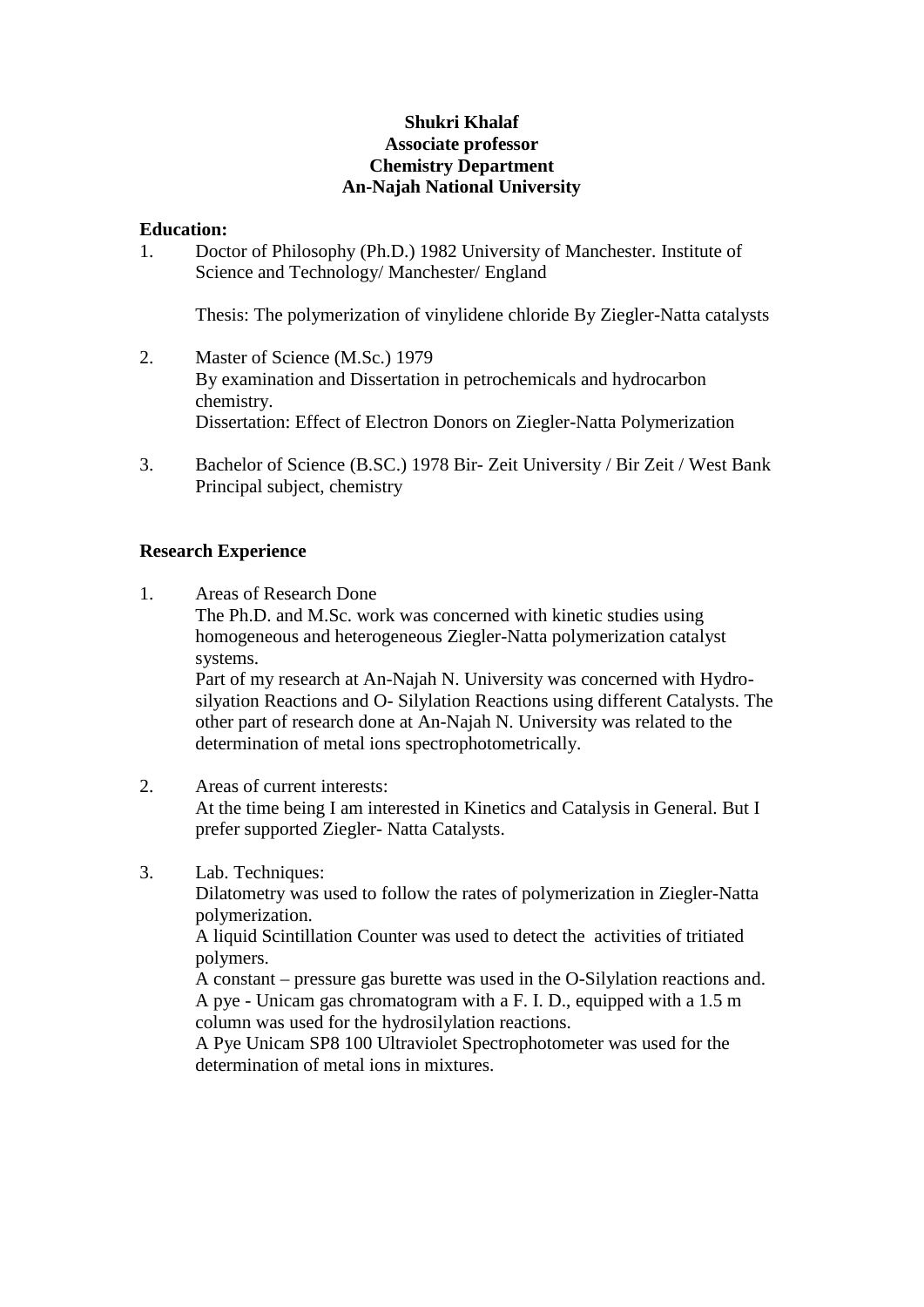#### **Courses Taught:**

- General Chemistry Courses.
- Analytical Chemistry.
- Physical Chemistry (1) (Chemical Thermodynamics).
- Physical chemistry (2) (Chemical Kinetics).
- Engineering Thermodynamics.
- Experimental Physical Chemistry (1).
- Experimental Physical Chemistry (2).
- Seminar.
- Advanced Physical Chemistry (Thermodynamics).
- Advanced Physical Chemistry for graduate Students (Kinetics & catalysis).

### **Awards and Grants**

- 1. British Council grant 1980-1981.
- 2. Student Aid International 1980-1982.

### **Proposal Research Goals**

The general objective of the proposed project is the use of a new class of supported catalysts  $(V, Ti, Zr)$  in the sterospecific polymerization of  $-$  olefins.

### **Personal:**

| Sex:            | Male             |
|-----------------|------------------|
|                 | Married          |
| Date of Birth:  | August Ist, 1955 |
| Place of Birth: | Jerusalem        |
| Nationality:    | Jordanian        |

# **Publications:**

- 1. Hydrosilylation Reactions Catalysed by Decarbonyl dimanganese (O), J. Mol. Catal.,39 (1987),1.
- 2. Homogenous Catalysis of Reaction of Silanes with Alcohols Using Dimanganse Decarbony1, J. Mol. Catal., 35 (1986)137.
- 3. Some Recent Studies on Catalyst Activity in Vanadium-Based Ziegler-Natta Catalysts. Proc. IUPAC, Macromol. Symp., 28<sup>th</sup> 1982, 256.
- 4. A new Method for supporting Platinum Complexes on silica and using them as Catalysts for O-Silylation Reactions, Abstract accepted, Catalysis Conference, Qatar University, December 20-22, 1986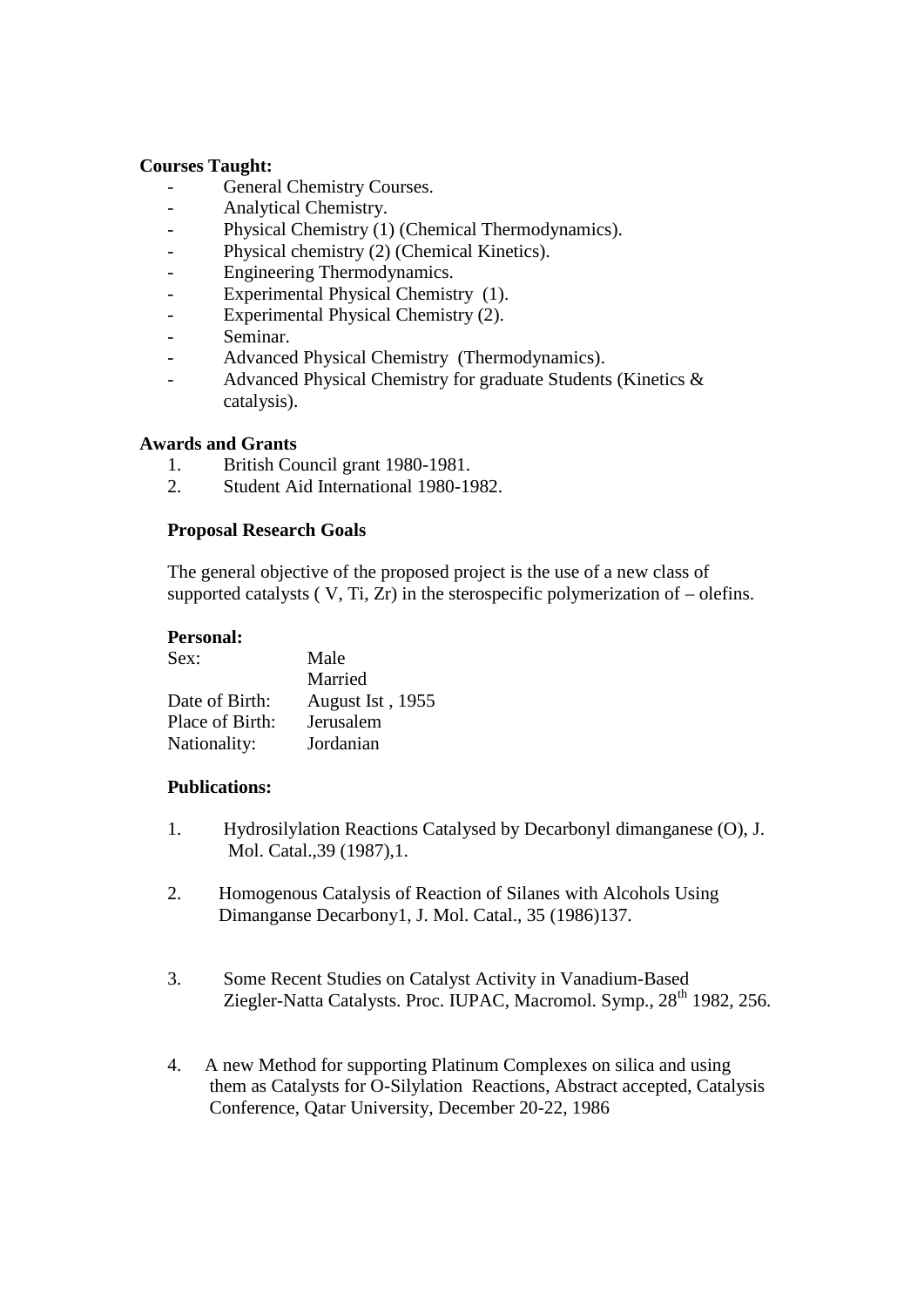- 5. Spechophotometric Determination of Cobalt with Di- 2- Pyridyl ketone Benzoylhydrazone, Spectroscopy letters, 24(9), 1145-1152 (1991).
- 6. Spectrophotometric Determination of Uranium In Ores Using Di-2Pyridyl Ketone Hydrazone Derivatives, Spectroscopy Letters, 25(4) 585-592 (1992)
- 7. Effects on Growth And Uptake of Broad Beans ( Vicia Fabae L.)By Root And Foliar Treatments of Plant With Lead And Cadmium, J. Environ, Sci. Health, A27(7), 1619-1642 (1992).
- 8. Spectrophotometric Determination of Cobalt In Aqueous Solution Using Di-2-Pyridyl Ketone Derivatives, Analytica Chemica Acta, 259, 175, (1992).
- 9. Olefin Hydrogenation and Isomerization Catalysed by  $Ru_3(CO)_{12}$  and its Derivatives: Cluster vs. Non- Cluster Catalysis, J. Organometal. Chem. 452, 161-165 (1992).
- 10. Cluster vs. Non-Cluster Catalysis in Olefin Thermal Isomerization And Hydrosilyltion in the presence of  $Ru_3(CO)_{12}$ , J. Organometal. Chem. 452, 167-173, 1993.
- 11. On the Mechanism of Olefin Hydrosilyation and Isomerization Reactions Using  $Ru_2(CO)_{12}$ , An-Najah J. Res., II(8), 175 – 183 (1994).
- 12. A role for Deacaying Leaves In Mitigating The Harmful Effects of Acid Rain, J. Env. Sci. And Health, Part A-Env. Sci. and Eng. A29 (1) 115-127 (1994).
- 13. Cluster Catalysis of Olefin Hydrosilylation and Isomerization. Thermal Reactions Using  $CO_4(CO)_{10}(PPh)_2$ , An-Najah .J. Res. (1996) 4 (10), 42-70.
- 14. A role for Decaying leaves in Mitigating the Harmful Effects of A cid Rain: Effects of Acidity , Foreign Ions, Concentration of Leaves and Location. J.Environ Sci. Health, A29(3), 467-457 (1994).
- 15. Spectrophotometeric Determination of Uranium with Di-2-Pyridyl Ketone Benzoylhydrazone, An-Najah J. Res. II(8) (1994).